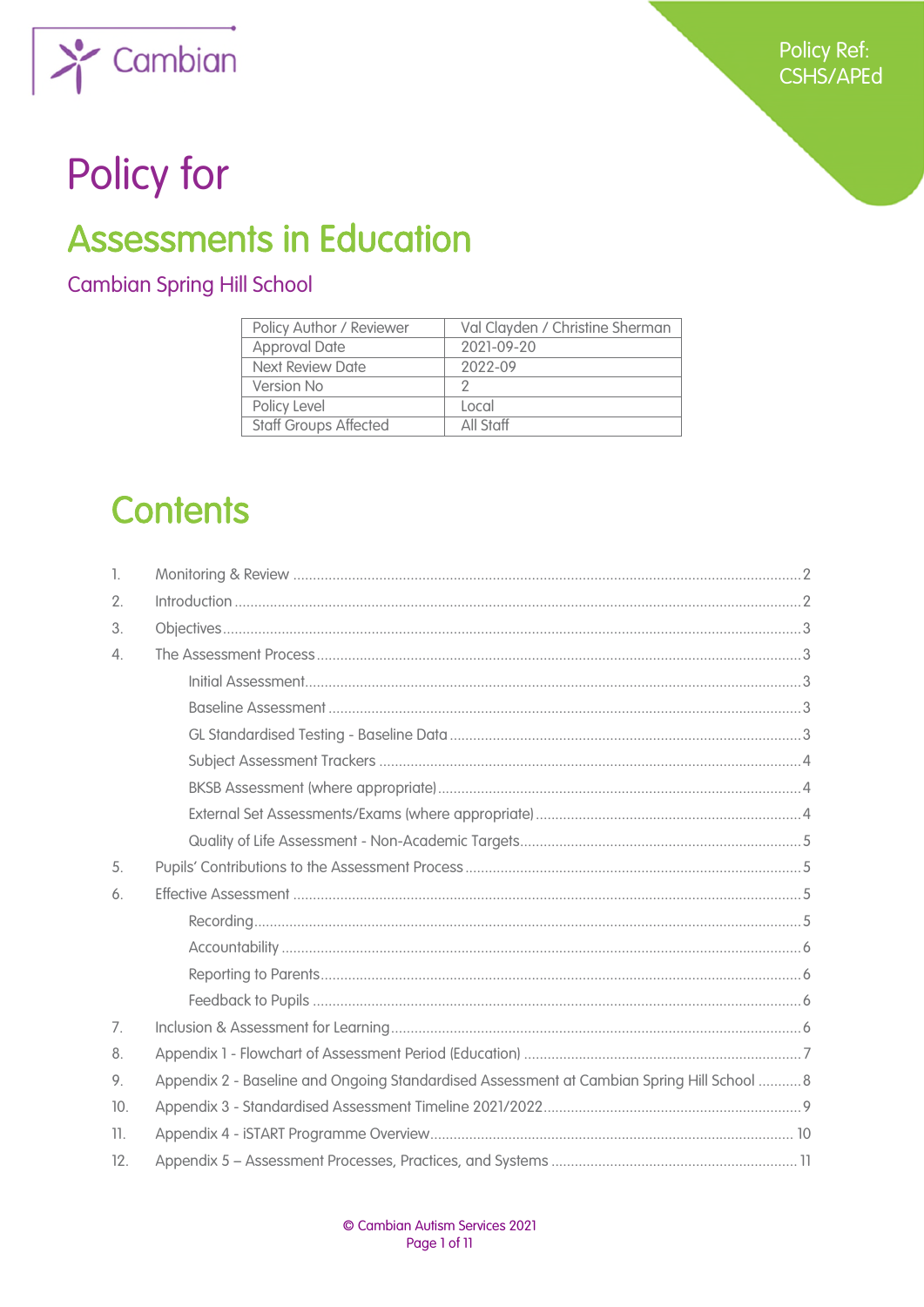<span id="page-1-0"></span>

#### 1. Monitoring & Review

The Policy Author will undertake a formal review of this policy for the purpose of monitoring and of the efficiency with which the related duties have been discharged, by no later one year from the date of approval shown above, or earlier if significant changes to the systems and arrangements take place, or if legislation, regulatory requirements or best practice guidelines so require.

Signed:

Samantha Campbell Principal September 2021

### 2. Introduction

At Cambian Spring Hill School, we believe that effective assessment provides information to improve teaching and learning. To do this in our school we undertake three different but complementary types of assessment:

| Assessment for<br>Learning | • enables teachers to use information about students'<br>knowledge, understanding and skills to inform their teaching<br>• teachers provide feedback to students about their learning<br>and how to improve                                                                        |
|----------------------------|------------------------------------------------------------------------------------------------------------------------------------------------------------------------------------------------------------------------------------------------------------------------------------|
| Assessment as<br>Learning  | • involves students in the learning process where they<br>monitor their own progress, ask questions and practise skills<br>• students use self-assessment and teacher feedback to<br>reflect on their learning, consolidate their understanding<br>and work towards learning goals |
| Assessment of<br>Learning  | • assists teachers to use evidence of student learning to<br>assess student achievement against learning goals<br>and standards                                                                                                                                                    |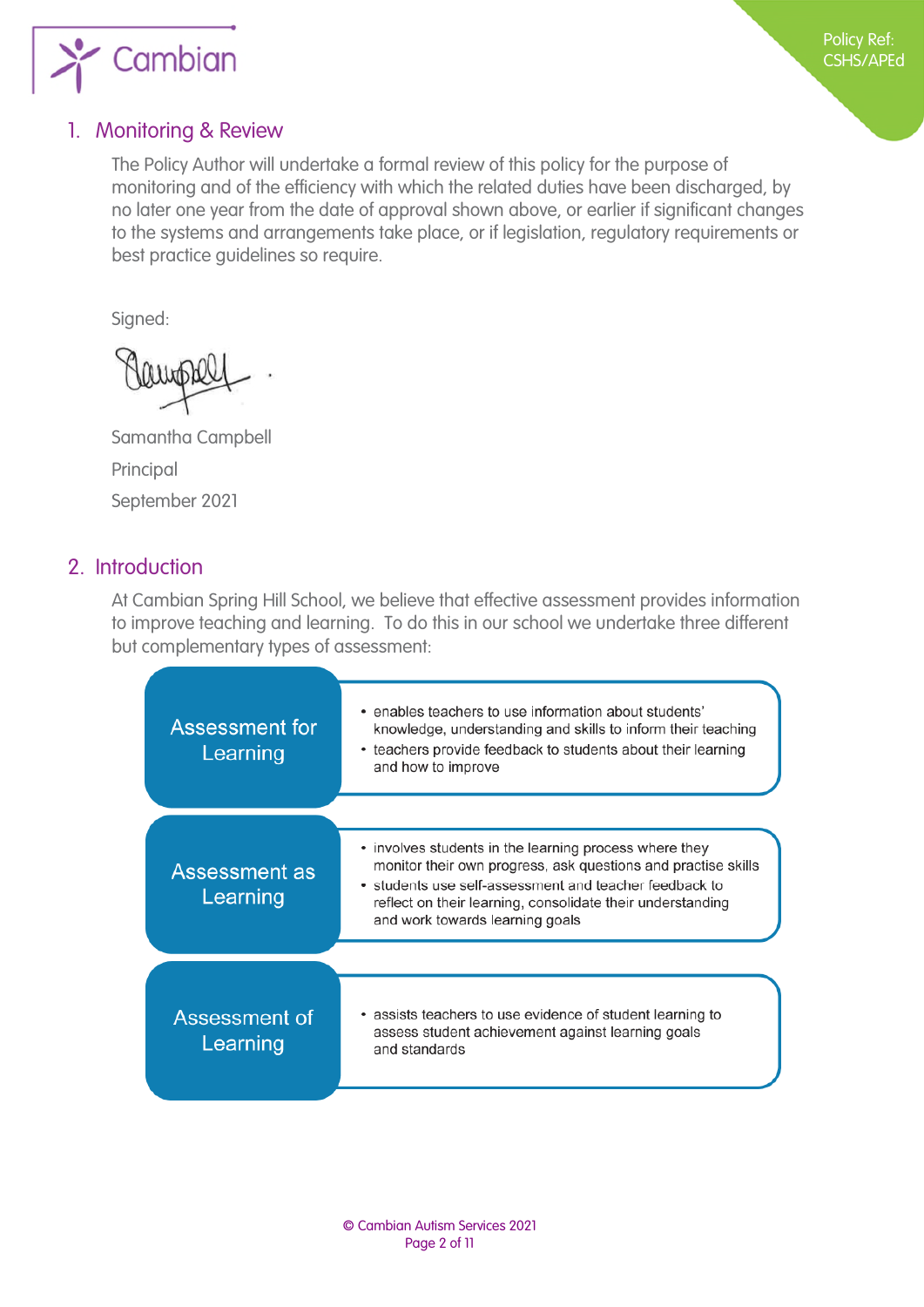<span id="page-2-0"></span>

We give our students regular feedback on their learning so that they understand what it is they need to do better. This can involve oral feedback from the teacher or other adults in the classroom, written pointers to develop the piece of work or peer reviews. Research has shown that their involvement in the review process raises standards, and that it empowers pupils to take action towards improving their performance.

Policy Ref: CSHS/APEd

### 3. Objectives

The objectives of assessment in our school are:

- To enable our students to demonstrate what they know, understand and can do in their work;
- To help our students recognise the standards to aim for, and to understand what they need to do next to improve their work;
- To allow teachers to plan work that accurately reflects the needs of each child;
- To provide the Principal, Head of Education and governors with information that allows them to make judgements about the effectiveness of the school.

#### 4. The Assessment Process

#### Initial Assessment

Prior to a place being offered at Cambian Spring Hill School a young person must meet the admissions criteria as set out in the admissions policy. In order to establish if the school can meet need, there are a robust set of steps that are followed (See appendix 1 for details).

#### Baseline Assessment

Upon placement at Cambian Spring Hill School, students are aligned to the iSTART Programme to undergo a range of baseline assessments over a 6-12-week period. This is to determine individual benchmarks for learning and personal development (See appendix 2).

All assessment results determine accurate starting points which can be cross referenced with the individuals Education, Health and Care plan and inform an individual's Education and Learning Plan (ELP) for their time at Cambian Spring Hill School.

The results of these assessments are used to inform the curriculum and timetable for the individual students and provides the basis of a cyclical process of setting, reviewing and evaluating targets and progress.

#### GL Standardised Testing - Baseline Data

Students follow an assessment timeline (see appendix 3) to complete GL assessments at an appropriate level throughout any academic year. The assessments include the following;

Cognitive Abilities Test (CAT4)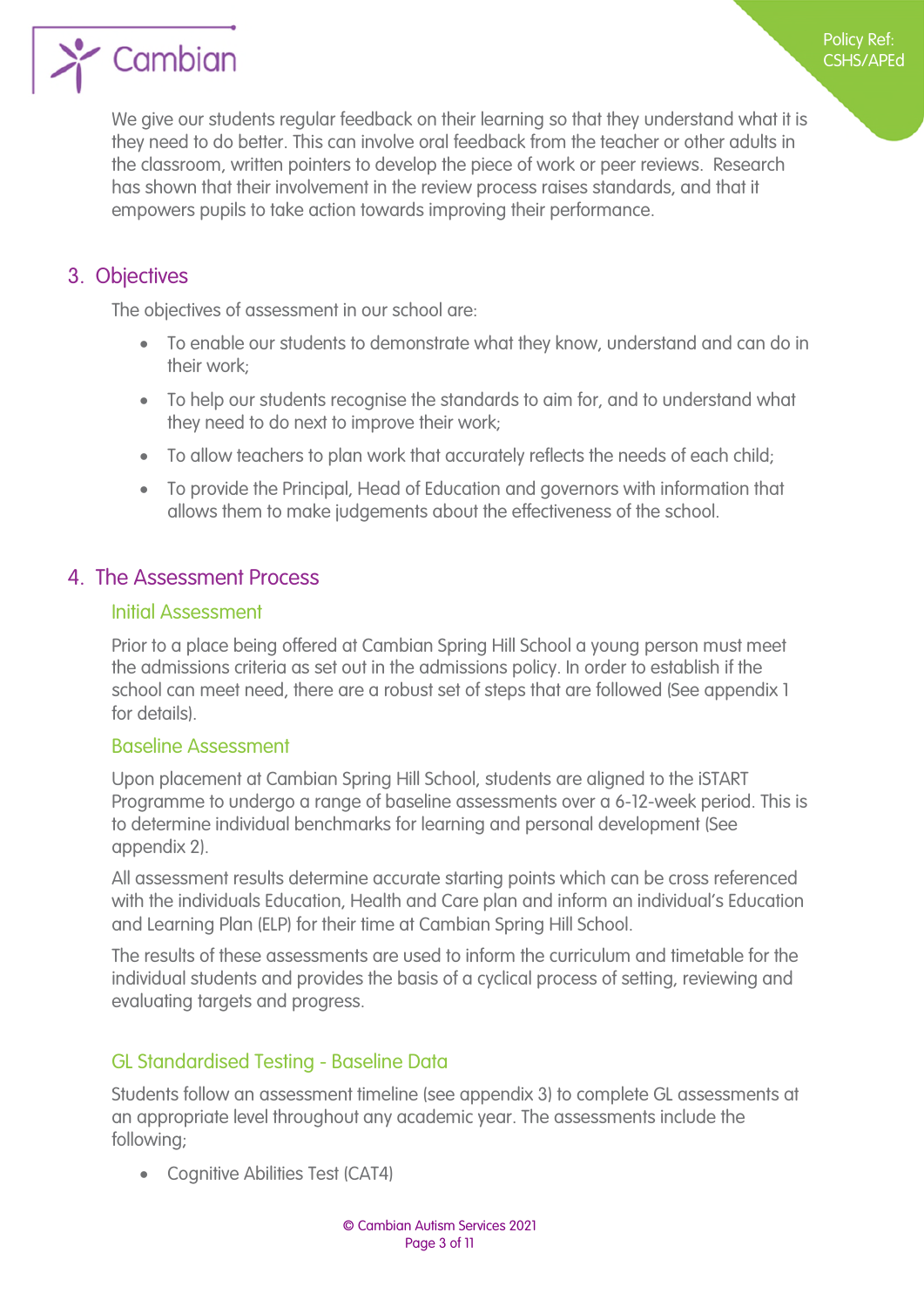# <span id="page-3-0"></span>Cambian

- Pupils Attitudes to Self and School (PASS)
- Progress Test English (PTE)
- Progress Test Maths (PTM)
- Progress Test Science (PTS)
- New Group Reading Test (NGRT)
- New Group Spelling Test (NGST)
- Strengths and Difficulties Questionnaire
- As and When Screeners for Dyslexia and Dyscalculia

These assessments produce in-depth reports and are used to assist teachers to make targeted approaches to support the learning of any given student. Where appropriate, the results can also be used to identify trends or gaps across a cohort. All the above contribute to the annual review of the Education, Health and Care plan and PEPs. Further information on GL Assessments can be found in 'CSHS-GLA GL Assessments'.

Policy Ref: CSHS/APEd

### Subject Assessment Trackers

Assessment against set criteria are completed on a termly basis and this is bespoke to the individual. The tracker provides teachers and learners with a record of achievement over the term and is used as a means to identifying future targets and ensure progress.

Individual trackers support teachers in identifying targets which feed into the annual review process and in turn, termly targets, which inform classroom planning. Where progress is below expected, teachers identify strategies for improvement and relevant interventions are implemented.

#### BKSB Assessment (where appropriate)

Not all young people will access BKSB assessments. Where GL assessments are not appropriate, KS3/4/5 pupils are baseline assessed in literacy and numeracy using BKSB. This provides teachers with summative information which is used to assist teachers in using BKSB to set goals and work at levels that are appropriate to the student's needs in preparation for examinations. A student will not progress to the next level until all areas are complete and learning is consolidated.

#### External Set Assessments/Exams (where appropriate)

Where students struggle to complete formal standardised assessments due to their complex needs, attainment in externally set examinations may form the basis of a baseline and used to ascertain progress and achievement throughout their school journey.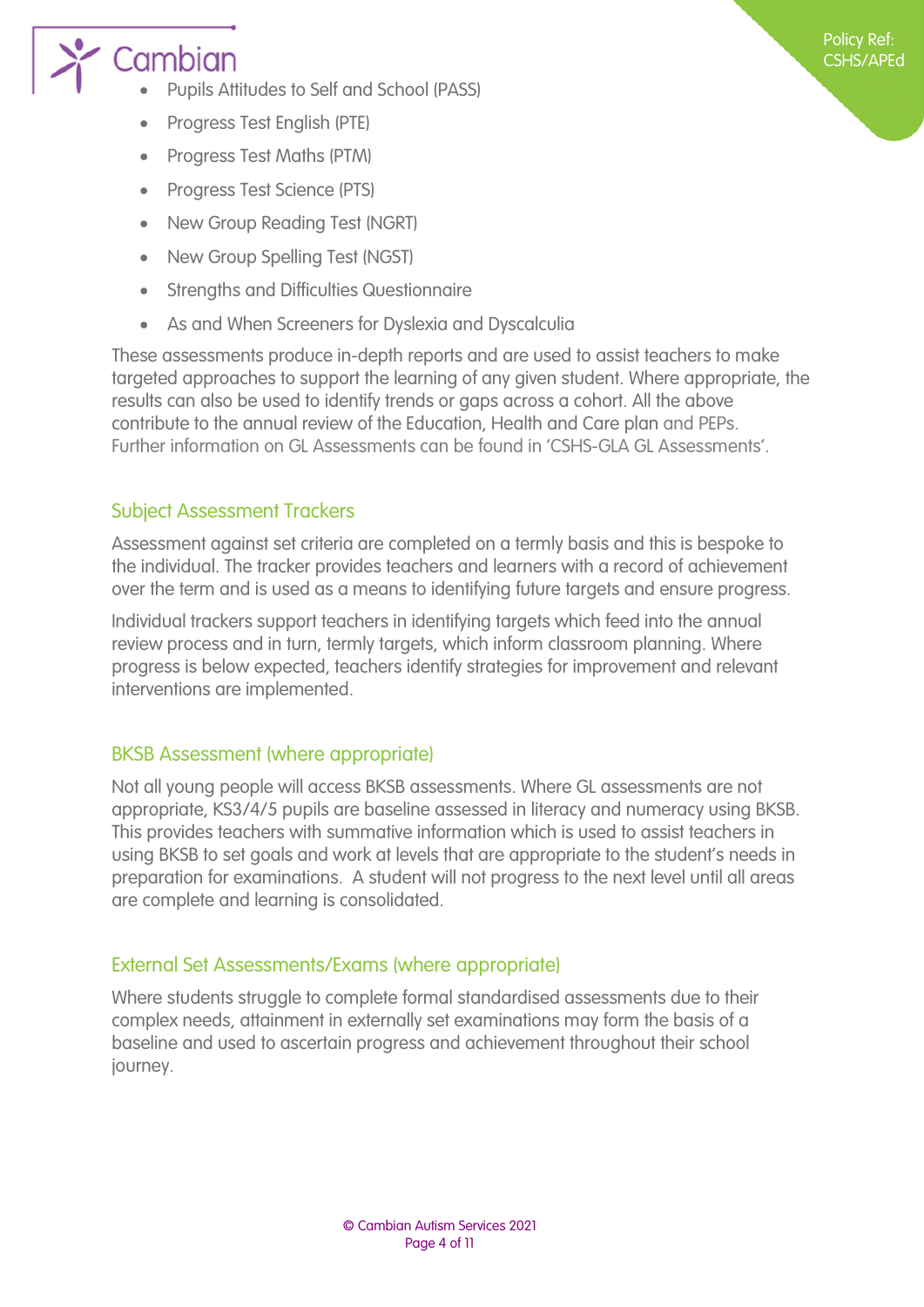<span id="page-4-0"></span>

#### Quality of Life Assessment - Non-Academic Targets

Students complete a Quality of Life™ (QoL) questionnaire upon entry to school and every term from there-after. QoL is a framework which focuses on the broad dimensions of Independence, Social Participation and Well-being. The results demonstrate what, in terms of the student is having issues with and what in their life they would like to improve. This assessment provides valuable insight in to the key areas of personal development that an individual would like to focus on and allows the education and clinical team to target their support and learning opportunities to meet the needs of the student.

#### 5. Pupils' Contributions to the Assessment Process

Pupils have their individual targets available to encourage ownership and promote progress. They are given regular feedback during lessons as to what they have achieved and what they need to do to continue to make progress.

The school has a feedback and marking policy to ensure consistency of approach. Bespoke work books in the core subjects support the implementation and consistency in application of marking and feedback policy.

#### 6. Effective Assessment

To make our assessment effective we:

- Plan our lessons with clear learning objectives.
- Base these upon the teacher's detailed knowledge of each child.
- Strive to ensure that all tasks set are appropriate to each child's ability.
- Ensure our lesson plans make clear the expected outcomes for each lesson.
- Teachers will share the lesson's learning objective with the pupils as the lesson begins.
- Teachers ask well-phrased questions and analyse pupils' responses to find out what they know, understand and can do, and to reveal their misconceptions.
- Teachers use a range of methods to establish prior knowledge at the start of the lesson
- Record what young people have achieved or not achieved and use this information to inform future planning.

#### Recording

- Pupils' achievements in relation to learning outcomes in lessons are recorded in work books and transferred to the subject tracker
- Pupil progress against set criteria appropriate to their individual starting points is recorded at the end of each term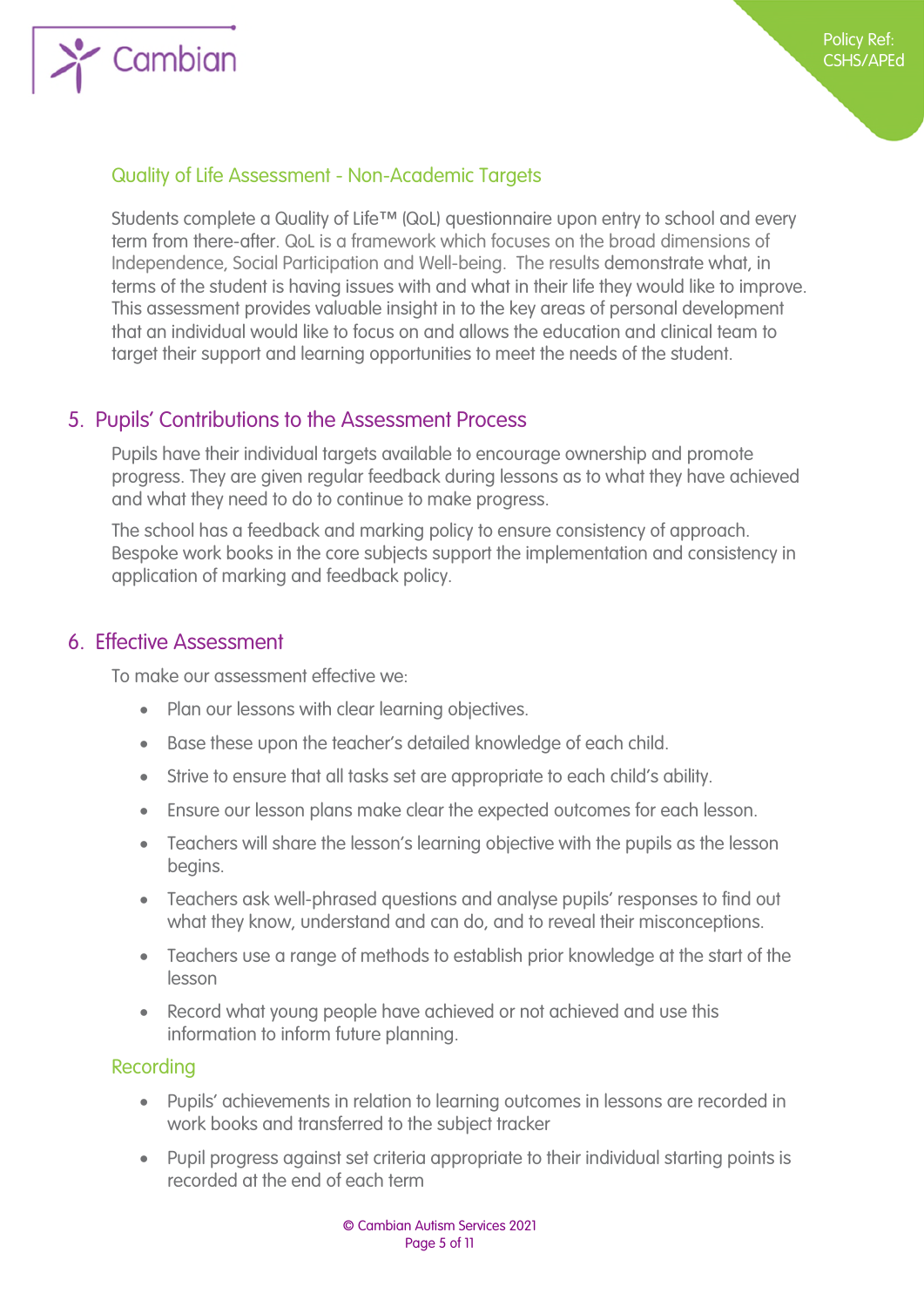# <span id="page-5-0"></span>Cambian

- Targets set termly are assessed, these form the basis of the end of term reports
- Pupil reading, spelling and comprehension ages are assessed as per the assessment timeline
- Weekly and termly reports are sent home to parents and carers
- Annual Review Reports are completed and targets set against EHCP Objectives and all curriculum areas.
- PEP's are completed on a termly basis for some students.

#### **Accountability**

 Management oversight of assessment is robustly managed through accountability meetings. Half termly meetings are held with teaching staff to evaluate student progress and achievement.

#### Reporting to Parents

- Parents/carers are invited to attend Annual Reviews. They are given the opportunity to discuss progress and raise issues and also to meet the class teacher and other educational staff and see their child's work.
- Parents receive weekly progress reports and termly reports
- Parents receive an in-depth Annual Review Report.
- End of term Show Case events are held for parents/carers to meet education staff and see their child's books, pieces of work and participate in class activities. NB: Show case events were postponed during the CV19 Pandemic from March '20 until July '21 inc.

#### Feedback to Pupils

At Cambian Spring Hill School, we believe that feedback to pupils is very important, as it tells them how well they have done and what they need to do next in order to improve their work. This is key to the Marking and Feedback Policy.

- We give learners verbal and written feedback on their work whenever possible. We usually do this when the students are working during the lesson. This confirms they are on the right track which encourages them to make improvements. Teachers give pupils suggestions as guidance but they recognise that pupils gain most when they think things through for themselves.
- Opportunities for learners to assess their own or each other's work can be very effective, because it enables them to clarify their ideas on progressing to the next step, but this must be carefully managed, to avoid unhelpful comparisons.

## 7. Inclusion & Assessment for Learning

Our school is an inclusive school. We actively seek to remove the barriers to learning and participation that can hinder or exclude individual pupils, or groups of pupils.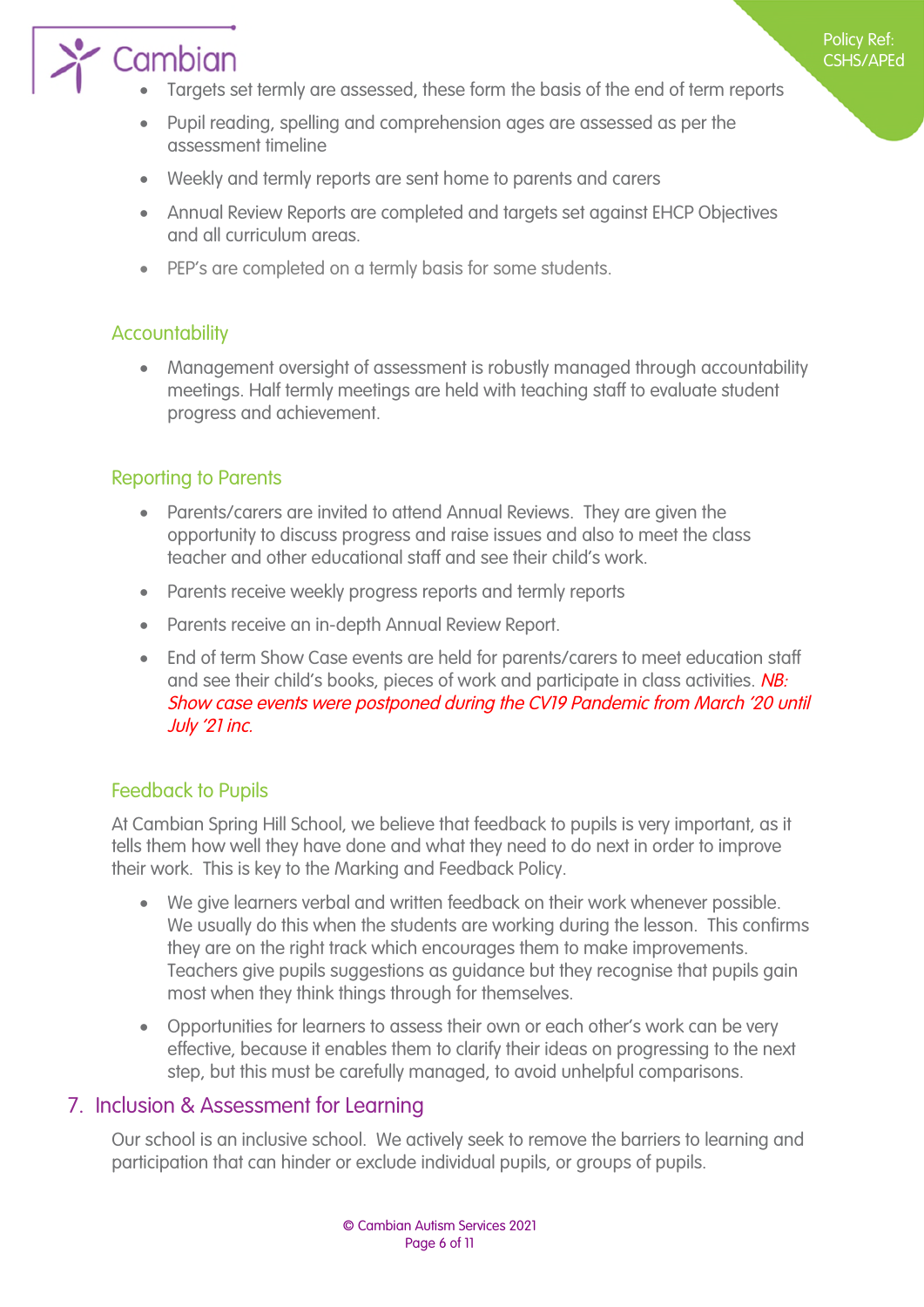<span id="page-6-0"></span>

#### Policy Ref: CSHS/APEd

# 8. Appendix 1 - Flowchart of Assessment Period (Education)

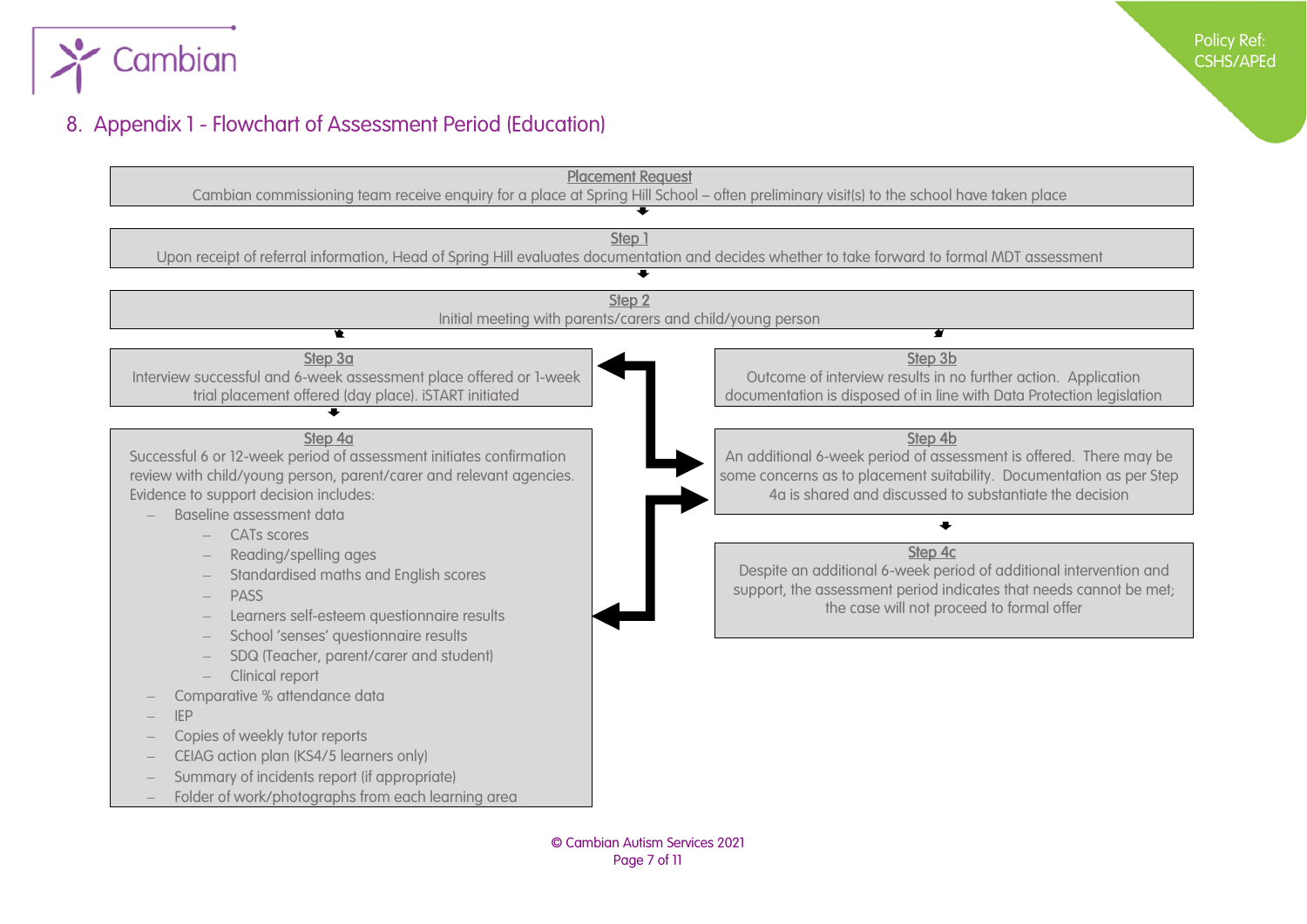<span id="page-7-0"></span>

# 9. Appendix 2 - Baseline and Ongoing Standardised Assessment at Cambian Spring Hill School



Teacher and standardised assessments are completed throughout the academic year. This is a cycle of activities that ensure the needs of the students are continuously met.

Planning Effective Teaching and Learning



Policy Ref: CSHS/APEd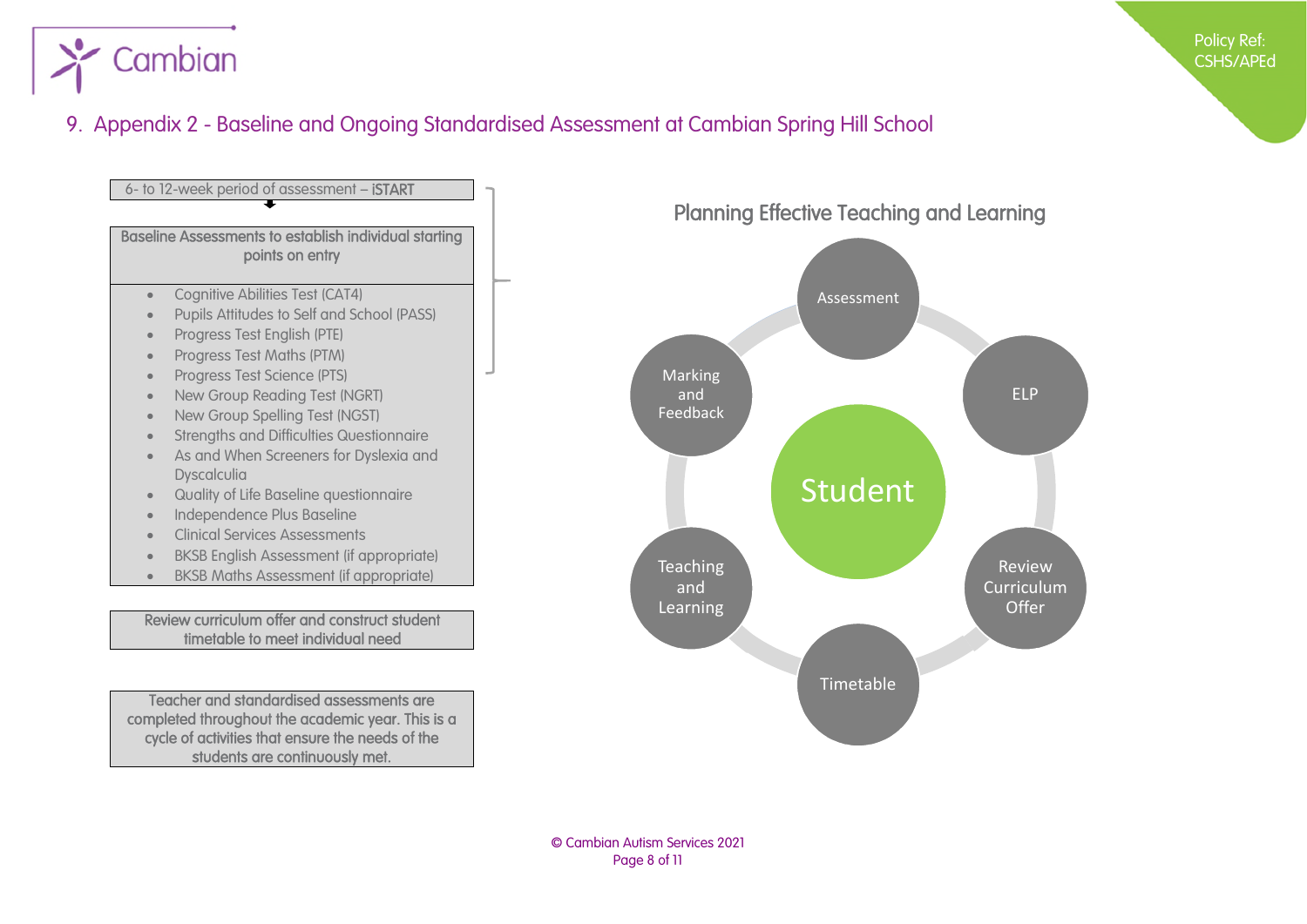<span id="page-8-0"></span>

# 10.Appendix 3 - Standardised Assessment Timeline 2021/2022

|                                  | <b>Autumn Term</b>                |                                     |            | <b>Spring Term</b> |     |                |                                 | <b>Summer Term</b> |                                 |            |             |
|----------------------------------|-----------------------------------|-------------------------------------|------------|--------------------|-----|----------------|---------------------------------|--------------------|---------------------------------|------------|-------------|
| <b>Learners</b>                  | Sept                              | Oct                                 | <b>Nov</b> | <b>Dec</b>         | Jan | Feb            | March                           | April              | May                             | June       | July        |
| <b>GCSE</b><br><b>Candidates</b> | <b>PASS</b><br>CAT4<br><b>PTM</b> | NGRT-Form<br>A<br>PTE<br>PTS        |            | <b>PASS</b>        |     | NGRT-Form<br>B | <b>PTM</b><br>PTE<br><b>PTS</b> |                    | <b>PTM</b><br>PTE<br><b>PTS</b> |            | <b>PASS</b> |
| Formal<br><b>Curriculum</b>      | <b>PASS</b><br>CAT4<br><b>PTM</b> | NGRT-Form<br>A<br>PTE<br><b>PTS</b> |            | <b>PASS</b>        |     | NGRT-Form<br>B |                                 | <b>PTM</b>         | PTE                             | <b>PTS</b> | <b>PASS</b> |
| Semi-Formal<br>Curriculum/QoL    | <b>PASS</b><br>CAT4               | NGRT-Form<br>A                      |            | <b>PASS</b>        |     | NGRT-Form<br>B |                                 | <b>PTM</b>         | PTE                             | PTS        | <b>PASS</b> |
| Post 16<br>(inc; A Level)        | <b>PASS</b><br>CAT4               | NGRT-Form<br>$\mathsf{A}$           |            | <b>PASS</b>        |     | NGRT-Form<br>B |                                 |                    |                                 |            | <b>PASS</b> |

#### \*Dyslexia and Dyscalculia Screeners as and when required. PHAB Assessments follow a bespoke timetable for individual learners.

\*\* Due to the complex needs of our students some may find it difficult to engage and access the assessments. Where a pupil has not engaged despite a range of implemented strategies, staff should still record this on the assessment tracker e.g. refused to engage, did not complete etc. and give reasons why.

#### NB: Standardised GL assessments and mocks will support accuracy of teacher assessments for Y11 outcomes, summer 2022 if no formal examinations take place due to COVID-19

| Acronym     | Meaning                                  |
|-------------|------------------------------------------|
| CAT4        | <b>Cognitive Abilities Test</b>          |
| <b>NGRT</b> | New Group Reading Test                   |
| <b>PTE</b>  | Progress Test English                    |
| <b>PTM</b>  | <b>Progress Test Maths</b>               |
| <b>PTS</b>  | Progress Test Science                    |
| <b>PASS</b> | Pupils Attitudes to Self and School      |
| <b>SDQ</b>  | Strengths and Difficulties Questionnaire |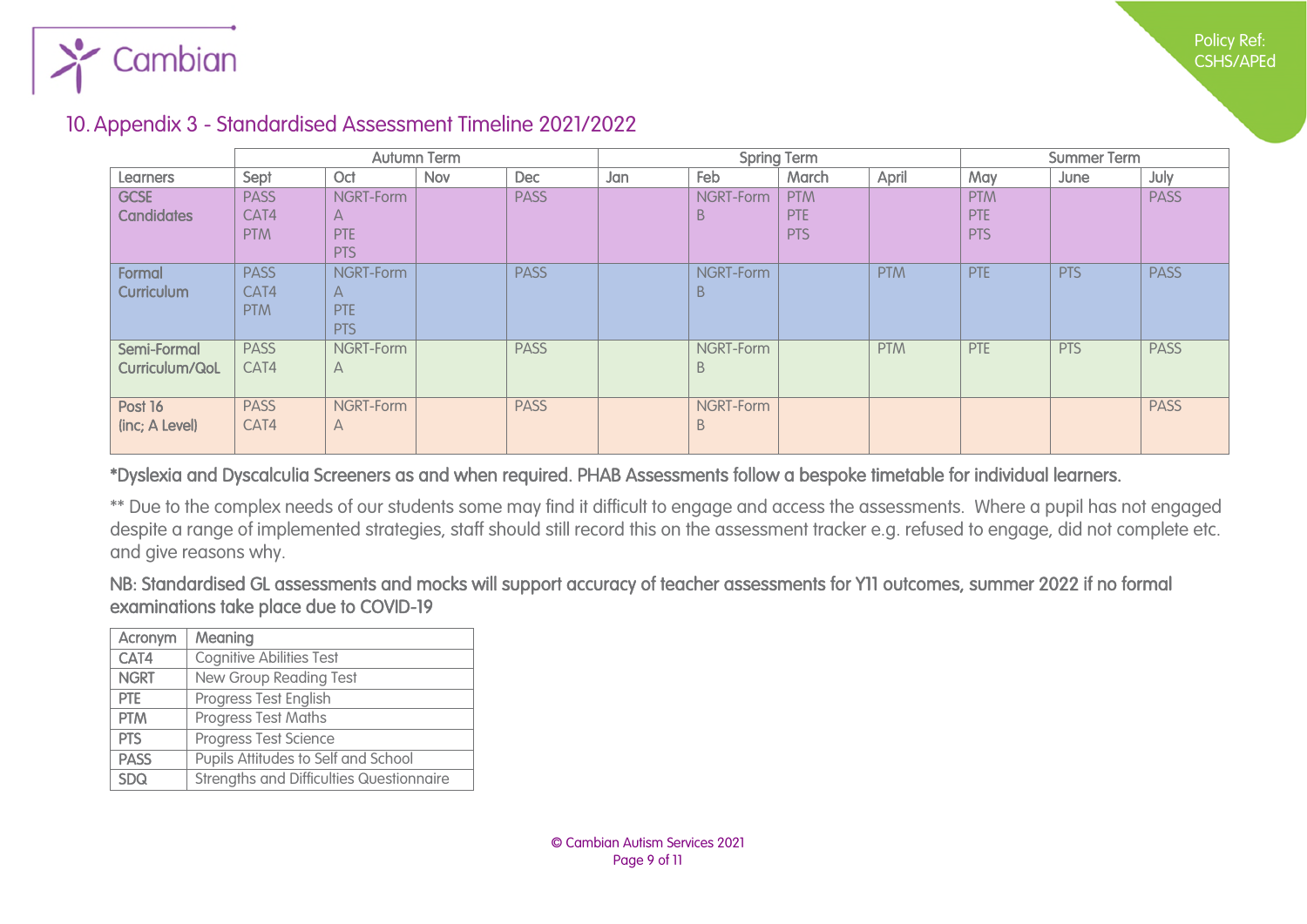<span id="page-9-0"></span>

## 11. Appendix 4 - iSTART Programme Overview



Policy Ref: CSHS/APEd

## iStart Programme What is it?



correct support, access an appropriate yet challenging curriculum and is given the opportunity to succeed and reach their potential!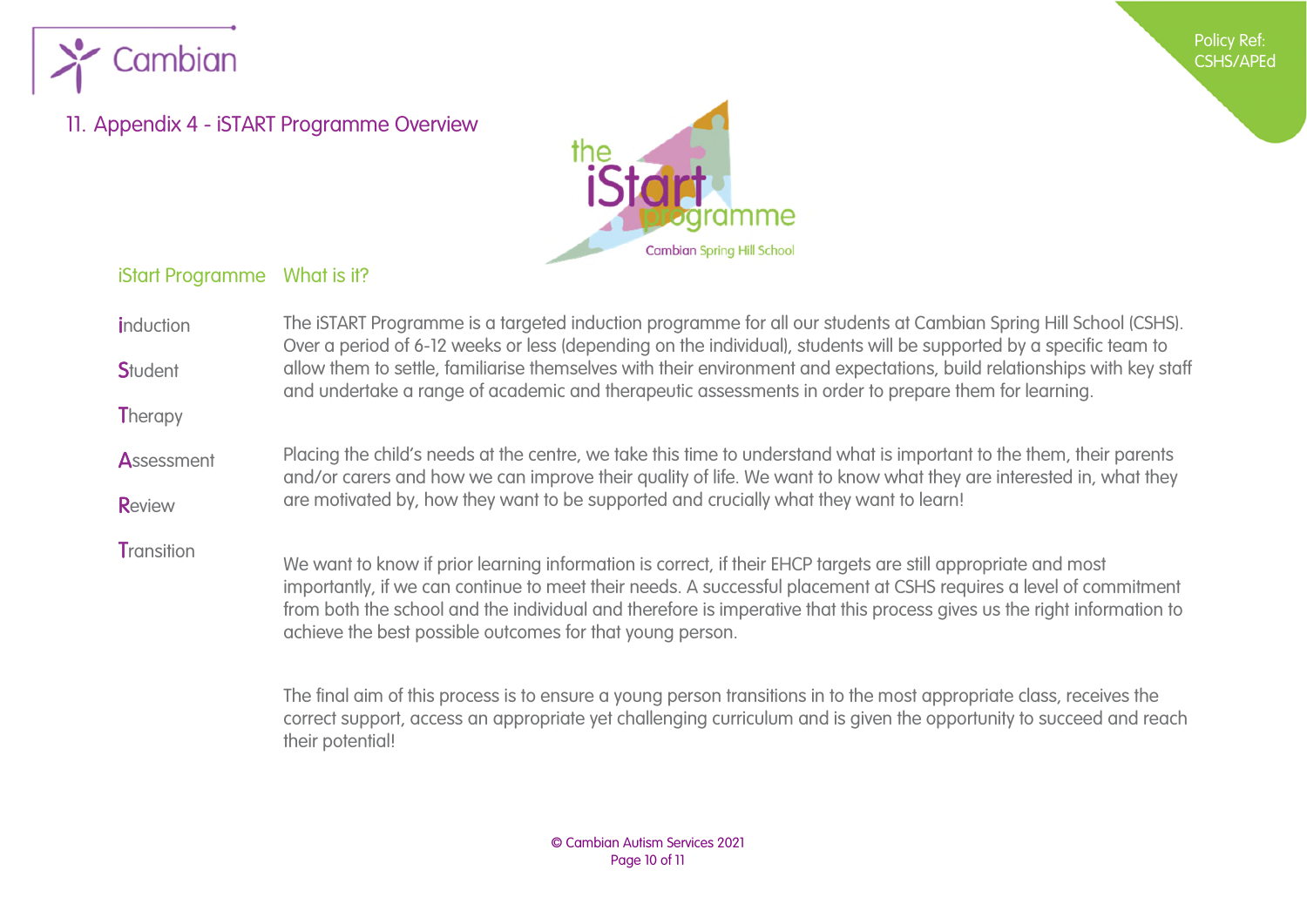<span id="page-10-0"></span>

# 12.Appendix 5 – Assessment Processes, Practices, and Systems

Policy Ref: CSHS/APEd



© Cambian Autism Services 2021 Page 11 of 11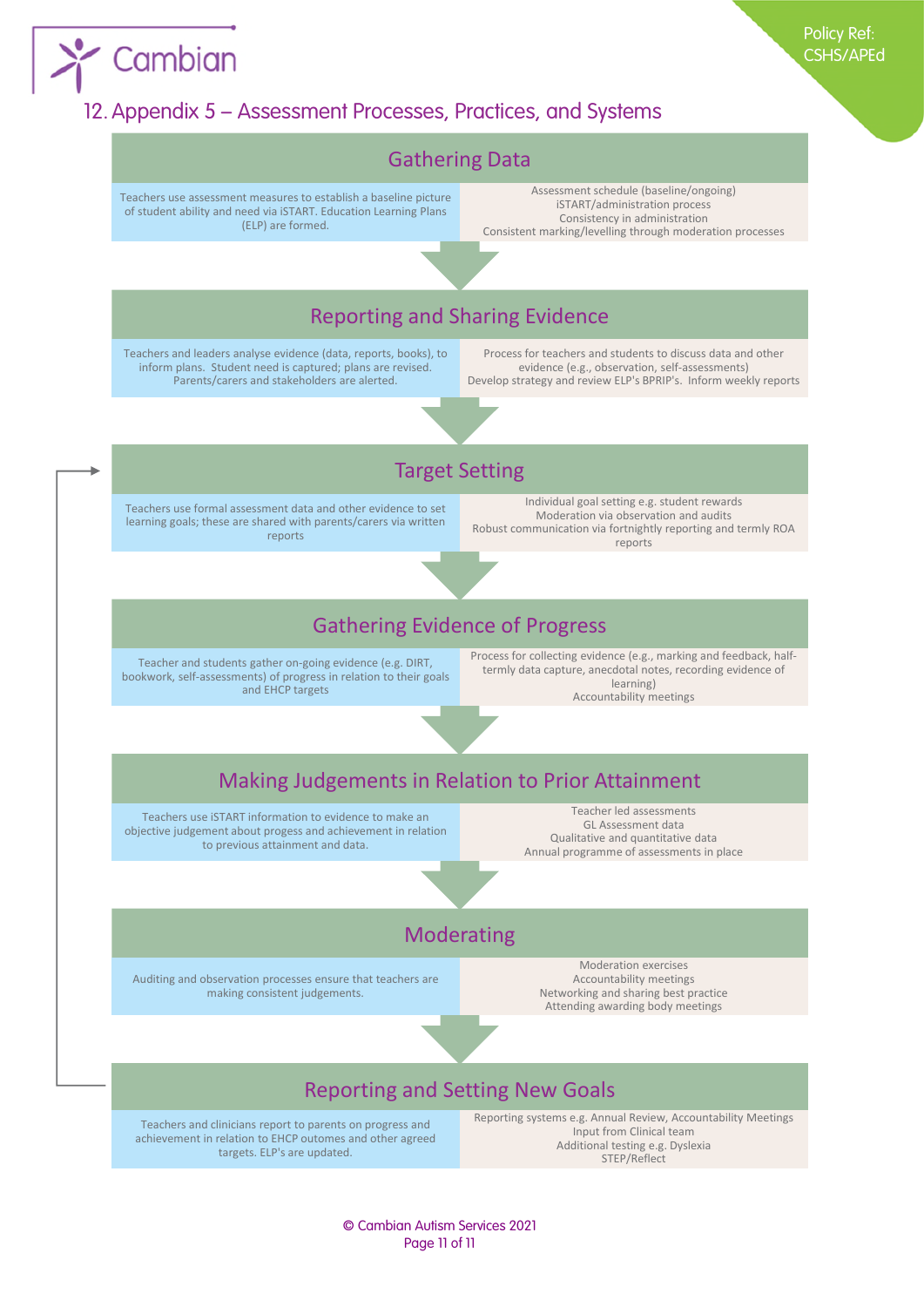

# Procedure for

# GL Assessments

Cambian Spring Hill School

| Policy Author / Reviewer     | Valerie Clayden |
|------------------------------|-----------------|
| <b>Approval Date</b>         | 2021-10-11      |
| Next Review Date             | 2022-10         |
| <b>Version No</b>            |                 |
| Policy Level                 | Local           |
| <b>Staff Groups Affected</b> | All Staff       |

# **Contents**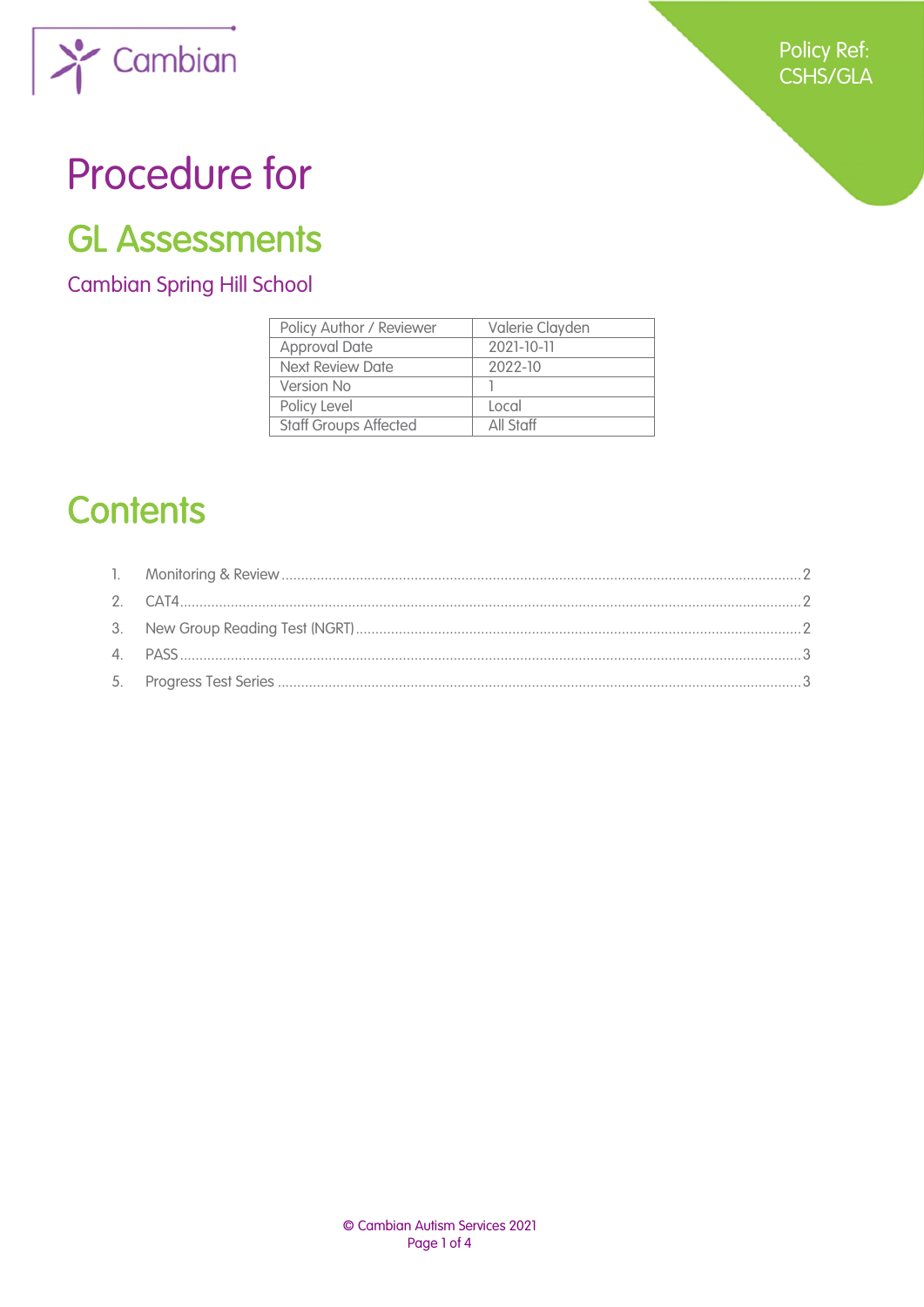<span id="page-12-0"></span>

### 1. Monitoring & Review

The Policy Author will undertake a formal review of this policy for the purpose of monitoring and of the efficiency with which the related duties have been discharged, by no later one year from the date of approval shown above, or earlier if significant changes to the systems and arrangements take place, or if legislation, regulatory requirements or best practice guidelines so require.

Signed:

Samantha Campbell Principal October 2021

## 2. CAT4

A child's verbal skills may be obvious in the classroom, but that's only part of the story. CAT4 reveals hidden potential by assessing the other main types of reasoning ability known to make a difference to learning and achievement, providing you with a rounded profile of the whole child.

Highlights:

- The UK's most widely-used test of reasoning abilities
- Standardised on 25,000 students with results verified each year, it enables you to accurately baseline your students against national benchmarks
- Includes reliable indicators for national tests and examinations including Key Stage 2 SATs, GCSEs and A levels, as well as indicators for different regions of the UK
- Measures verbal, non-verbal, quantitative and spatial reasoning

## 3. New Group Reading Test (NGRT)

A standardised, adaptive, termly assessment to measure reading skills against the national average. Use it to identify where intervention may be needed, and then to monitor impact and progress made.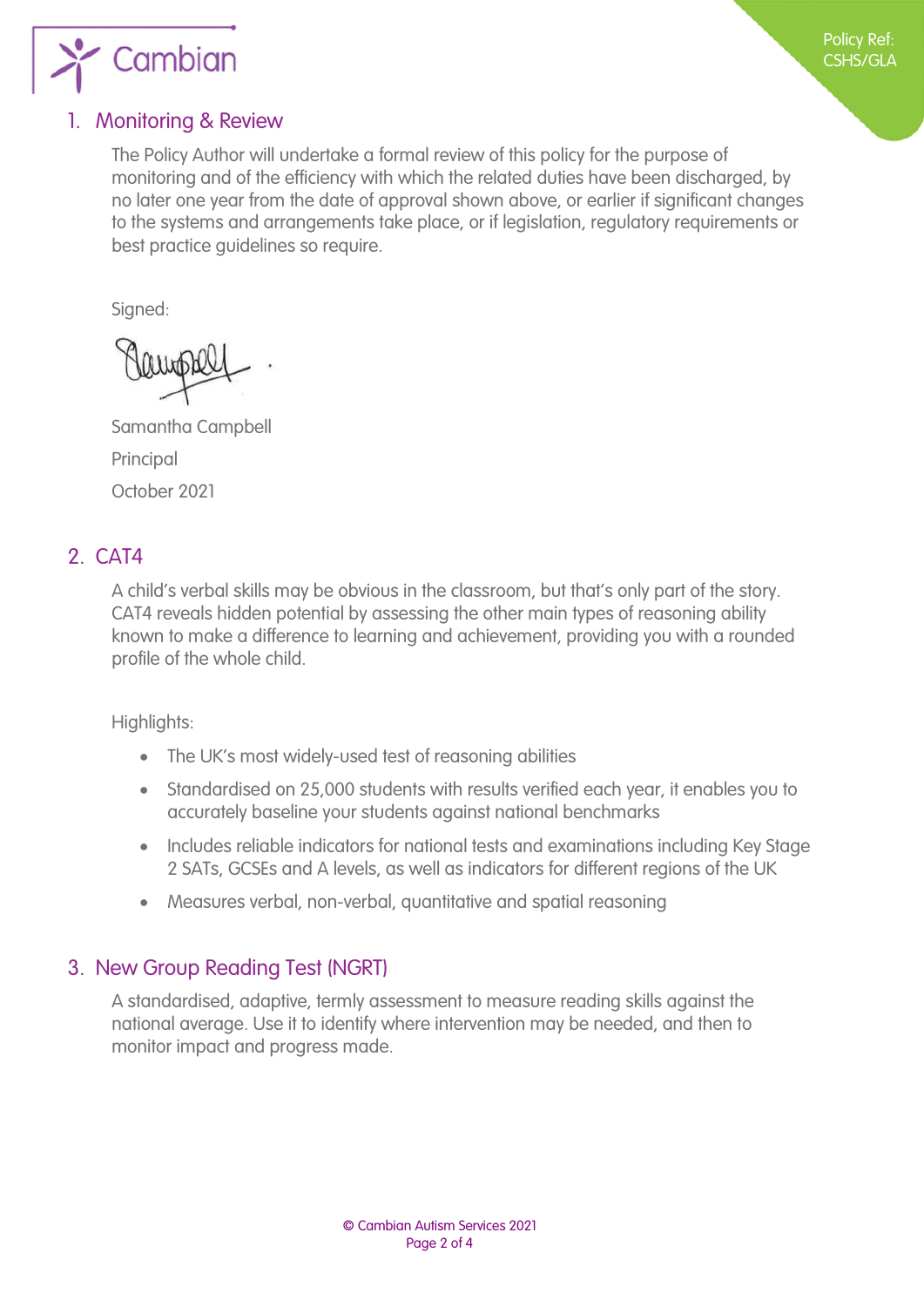Highlights:

<span id="page-13-0"></span>Cambian

- It's adaptive, responding to a pupil's ability as they complete the test so more able readers are challenged and weaker ones remain engaged
- Provides you with a Standard Age Score (SAS), a reading age, Key Stage 2 or GCSE indicators, and progress measures
- Includes practical guidance for next steps
- Standardised on over 11,700 pupils with its national benchmarks verified each year based on data from half a million pupils
- Widely used in Education Endowment Foundation (EEF) reading intervention projects

#### 4. PASS

PASS takes the guesswork out of understanding why pupils may be reluctant, disengaged or even disruptive learners by sensitively exploring social and emotional wellbeing. It also provides interventions and guidance so you can start to address issues immediately.

Highlights:

- Schools consistently tell us that PASS identifies children they would never have suspected of being in need of extra pastoral support
- Takes just 20 minutes to administer
- Delivers easy-to-read traffic light reports flagging where action is recommended
- Includes 70 ready-made interventions, for whole school, class, group and individual level
- Almost two million PASS assessments have been completed over the last five years

#### 5. Progress Test Series

Measuring attainment in English, maths and science, these assessments can be used at the start of the academic year for baselining, at the middle or end of the year to measure progress, and then year-on-year. Reports are set against national averages so you can reliably compare your results with those of schools across the country.

Highlights:

- Assesses pupils' knowledge, understanding and application in the core subjects
- Tracks progress at individual and cohort level
- Indicates possible gaps in learning
- Standardised on over 100,000 students, with benchmarks verified each year based on analysis of over half a million pupils